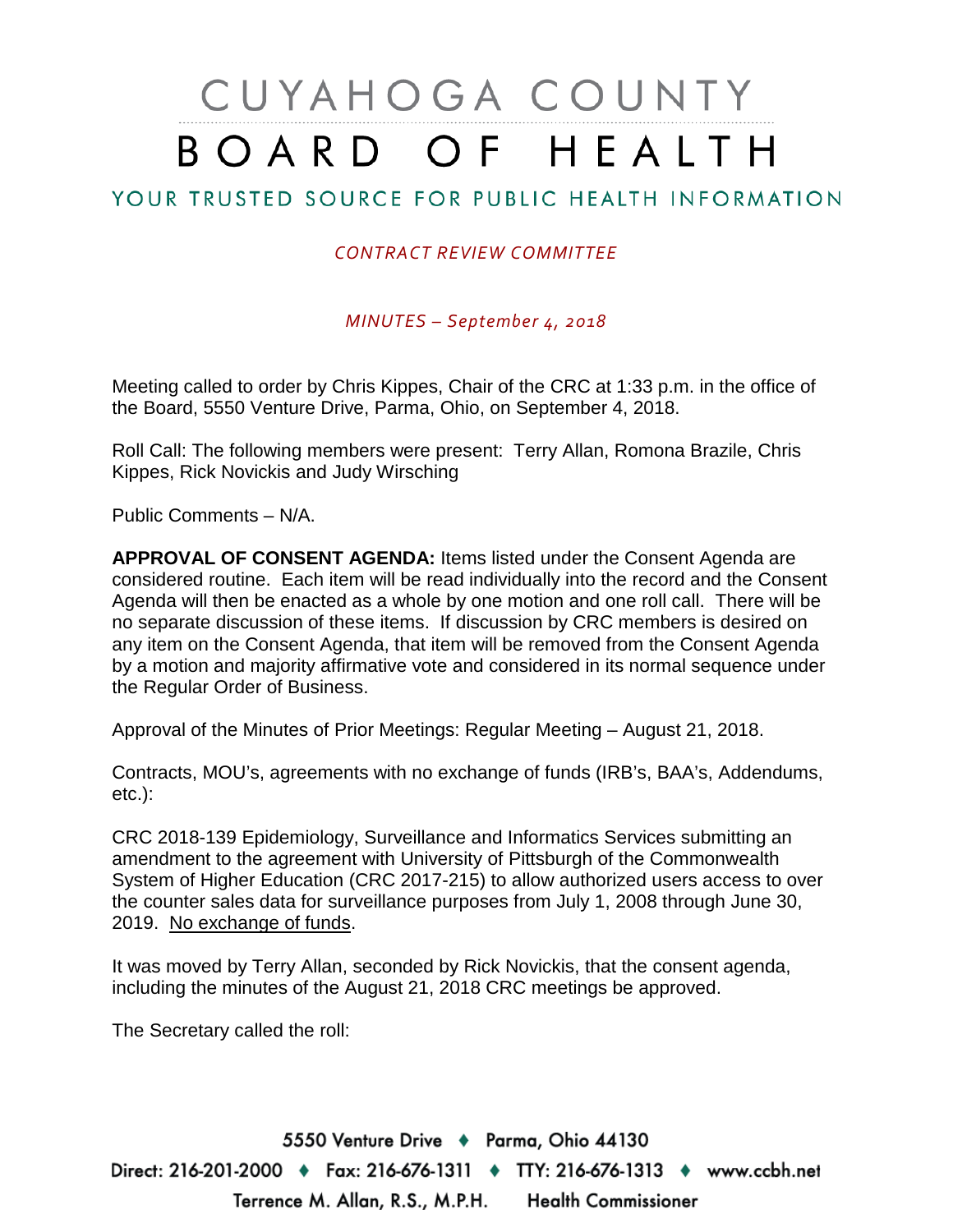Ayes: Terry Allan, Romona Brazile, Chris Kippes, Rick Novickis and Judy Wirsching

## **CONTRACTS AND AWARDS:**

Tabled Items

CRC 2018-99 16002 W. 130<sup>th</sup> St. Strongsville, Ohio 44136

No action at this time.

CRC 2018-100 7208 Broadview Rd. Parma, Ohio 44134

No action at this time.

CRC 2018-123 7454 Bronson Rd. Olmsted Township, Ohio 44138

No action at this time.

CRC 2018-137 16006 W. 130<sup>th</sup> St. Strongsville, Ohio 44136

No action at this time.

New Items For Review

Bid/Quote Openings ≥ \$25,000.00

None

Bid/Quote Openings < \$25,000.00

None

Expenditures: Contracts up to \$25,000.00

It was moved by Chris Kippes, seconded by Judy Wirsching that the addendum (CRC 2018-140) to the contract with Children's Hunger Alliance (Resolution 2018-9) under the 2018 Taking Steps to Healthy Success Program to decrease the amount paid to

5550 Venture Drive + Parma, Ohio 44130 Direct: 216-201-2000 ♦ Fax: 216-676-1311 ♦ TTY: 216-676-1313 ♦ www.ccbh.net Terrence M. Allan, R.S., M.P.H. **Health Commissioner**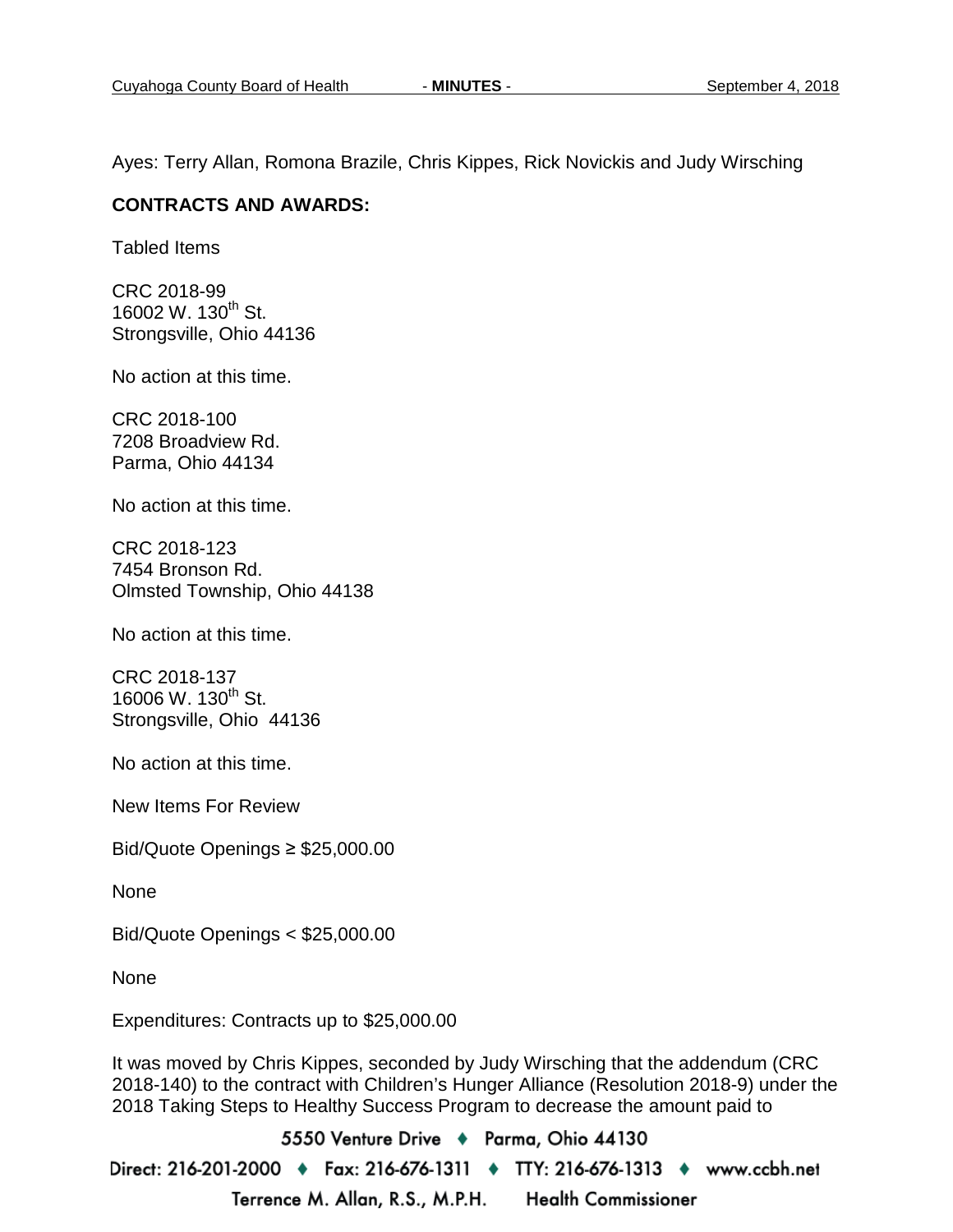Children's Hunger Alliance from \$50,000.00 to \$36,899.74 be approved.

Presented by: Alison Patrick

Purpose: To provide training and technical Assistance to thirty home childcare providers throughout the State of Ohio.

Funding Source: 100% funded through the Nemours Foundation grant

The Secretary called the roll:

Ayes: Terry Allan, Romona Brazile, Chris Kippes, Rick Novickis and Judy Wirsching

It was moved by Terry Allan, seconded by Rick Novickis that the addendum (CRC 2018-141) to the contract with Cuyahoga County Department of Senior and Adult Services (DSAS) (CRC 2018-126) under the Ryan White Part A grant to increase the amount paid to DSAS from \$14,188.00 to \$31,352.00 be approved.

Presented by: Chris Kippes

Purpose: To provide direct service care to eligible HIV clients.

Funding Source: 100% reimbursable through the FY2019 Ryan White grant

The Secretary called the roll:

Ayes: Terry Allan, Romona Brazile, Chris Kippes, Rick Novickis and Judy Wirsching

Item CRC 2018-142 was tabled for review/revision.

It was moved by Romona Brazile, seconded by Chris Kippes that the contract (CRC 2018-143) with ZirMed, Inc. from September 4, 2018 through August 31, 2019 in the amount of \$1,500.00 be approved.

Presented by: Judy Wirsching

Purpose: To have the ability to access and submit claims that were generated through the Office Practicum EHR software.

Funding Source: 100% funded through CCBH General Revenue

The Secretary called the roll:

Ayes: Terry Allan, Romona Brazile, Chris Kippes, Rick Novickis and Judy Wirsching

5550 Venture Drive + Parma, Ohio 44130

Direct: 216-201-2000 ♦ Fax: 216-676-1311 ♦ TTY: 216-676-1313 ♦ www.ccbh.net Terrence M. Allan, R.S., M.P.H. **Health Commissioner**